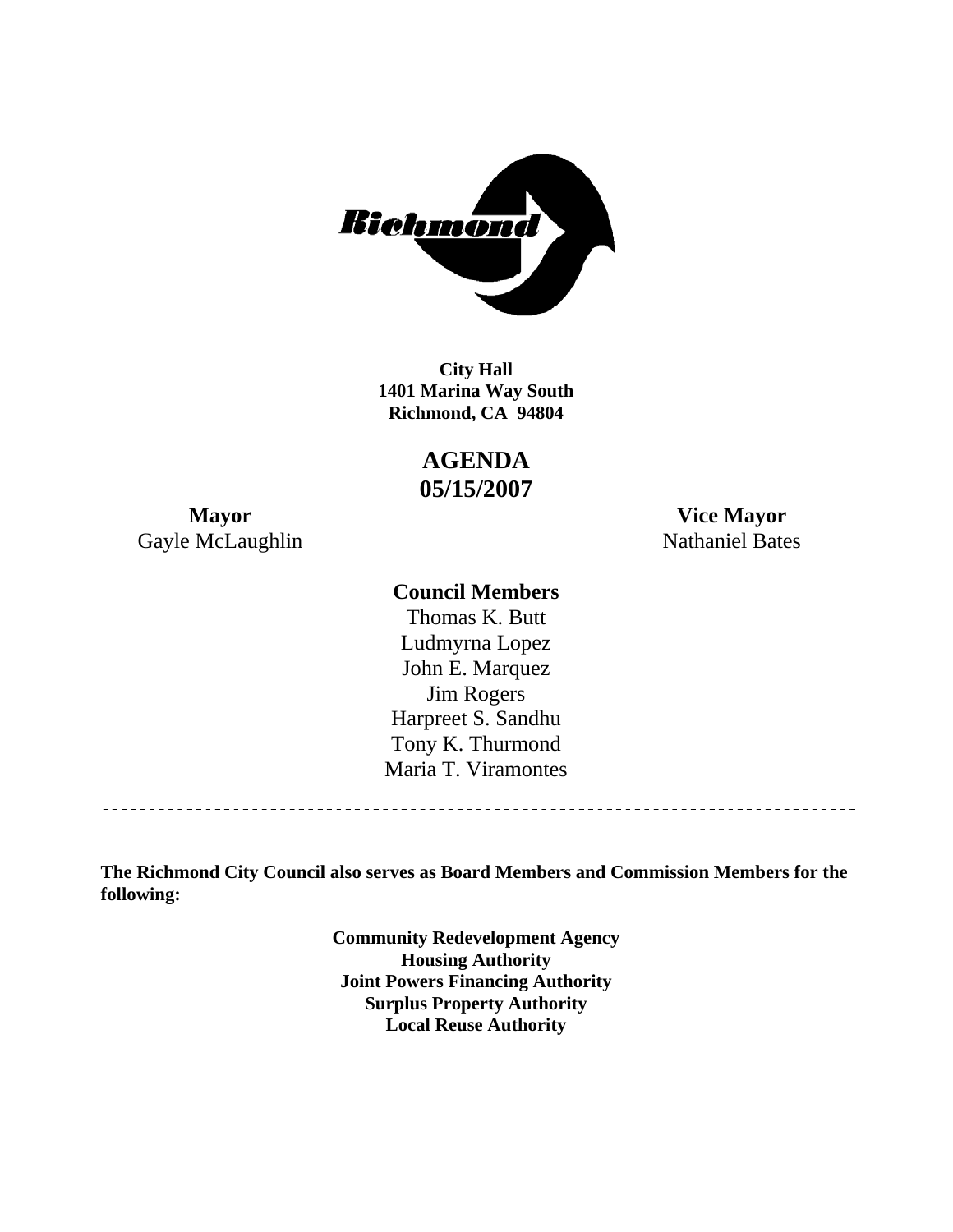# **MEETING PROCEDURES**

The City of Richmond encourages community participation at its City Council meetings and has established procedures that are intended to accommodate public input in a timely and time-sensitive way. As a courtesy to all members of the public who wish to participate in City Council meetings, please observe the following procedures:

**PUBLIC COMMENT ON AGENDA ITEMS:** Anyone who desires to address the City Council on items appearing on the agenda must complete and file a pink speaker's card with the City Clerk **prior** to the City Council's consideration of the item. Once the City Clerk has announced the item and discussion has commenced, no person shall be permitted to speak on the item other than those persons who have submitted their names to the City Clerk. Your name will be called when the item is announced for discussion. **Each speaker will be allowed TWO (2) MINUTES to address the City Council on NON-PUBLIC HEARING items listed on the agenda.** 

**OPEN FORUM FOR PUBLIC COMMENT:** Individuals who would like to address the City Council on matters not listed on the agenda or on **Presentations, Proclamations and Commendations, Report from the City Attorney, or Reports of Officers** may do so under Open Forum. All speakers must complete and file a pink speaker's card with the City Clerk **prior** to the commencement of Open Forum. **The amount of time allotted to individual speakers shall be determined based on the number of persons requesting to speak during this item. The time allocation for each speaker will be as follows: 15 or fewer speakers, a maximum of 2 minutes; 16 to 24 speakers, a maximum of 1 and one-half minutes; and 25 or more speakers, a maximum of 1 minute.** 

#### **SPEAKERS ARE REQUESTED TO OCCUPY THE RESERVED SEATS IN THE FRONT ROW BEHIND THE SPEAKER'S PODIUM AS THEIR NAME IS ANNOUNCED BY THE CITY CLERK.**

**CONSENT CALENDAR:** Consent Calendar items are considered routine and will be enacted, approved or adopted by one motion unless a request for removal for discussion or explanation is received from the audience or the City Council. A member of the audience requesting to remove an item from the Consent Calendar must complete and file a speaker's card with the City Clerk **prior to the City Council's consideration of Item C, Agenda Review.** An item removed from the Consent Calendar may be placed anywhere on the agenda following the City Council's agenda review.

*The City Council's adopted Rules of Procedure recognize that debate on policy is healthy; debate on personalities is not. The Chairperson has the right and obligation to cut off discussion that is too personal, too loud, or too crude.* 

**\*\*\*\*\*\*\*\*\*\*\*\*\*\*\*\*\*\*\*\*\*\*\*\*\*\*\*\*\*\*\*\*\*\*\*\*\*\*\*\*\*\*\*\*\*\*\*\*\*\*\*\*\*\*\*\*\*\***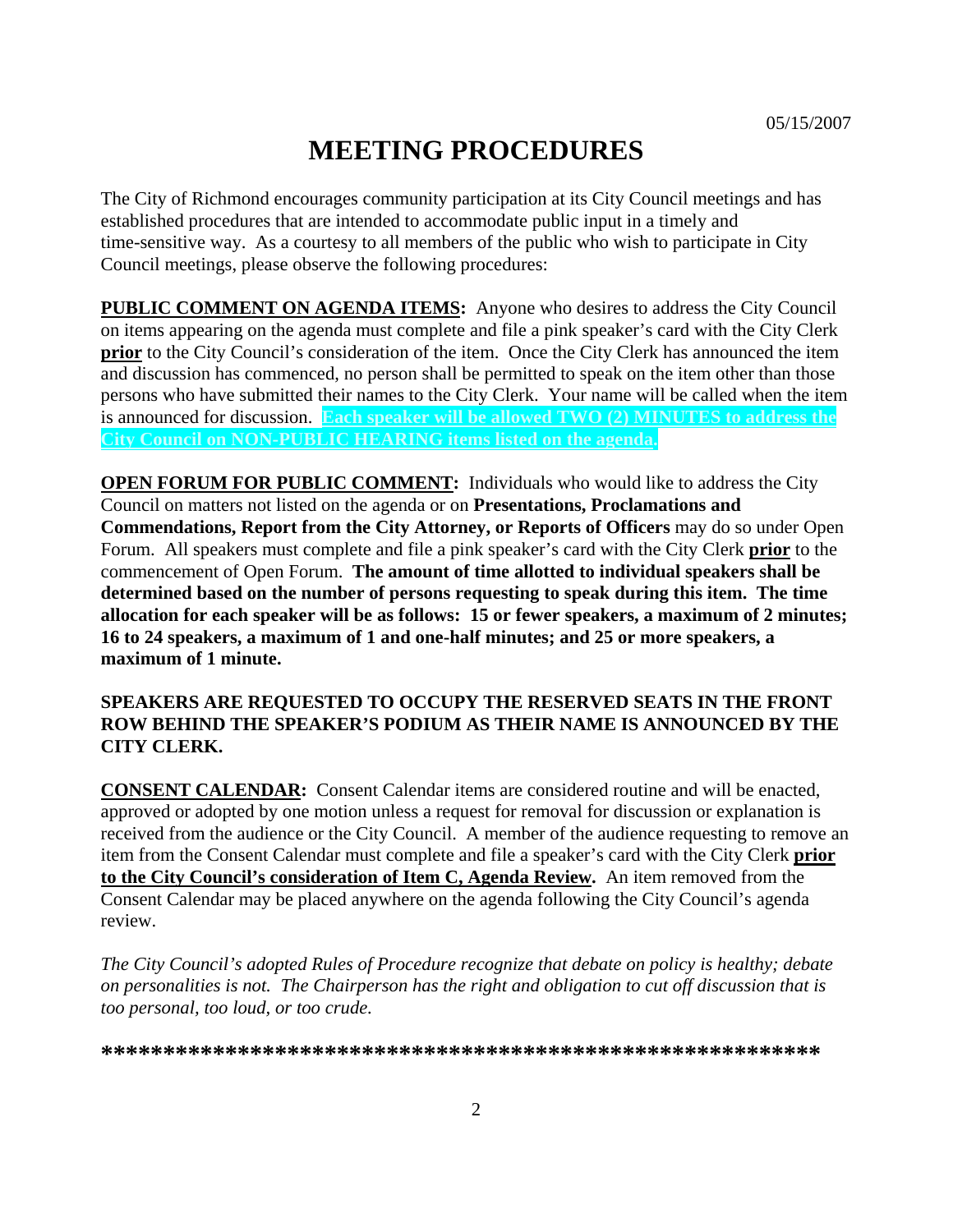05/15/2007

# **Evening Open Session**   $5:30$  p.m.

# **A. ROLL CALL**

### **B. PUBLIC COMMENT**

### **C. ADJOURN TO CLOSED SESSION**

### **Closed Session**

Shimada Room of City Hall

### **A. CITY COUNCIL**

 **A-1.** CONFERENCE WITH LEGAL COUNSEL - ANTICIPATED LITIGATION Significant exposure to litigation pursuant to Subdivision (b) of Government Code Section 54956.9:

One Case

#### **A-2.** PUBLIC EMPLOYEE APPOINTMENT (Government Code Section 54957.6)

City Attorney

**\*\*\*\*\*\*\*\*\*\*\*\*\*\*\*\*\*\*\*\*\*\*\*\*\*\*\*\*\*\*\*\*\*\*\*\*\*\*\*\*\*\*\*\*\*\*\*\*\*\*\*\*\*\*\*\*\*\*\*\*** 

**Evening Open Session** 

Council Chambers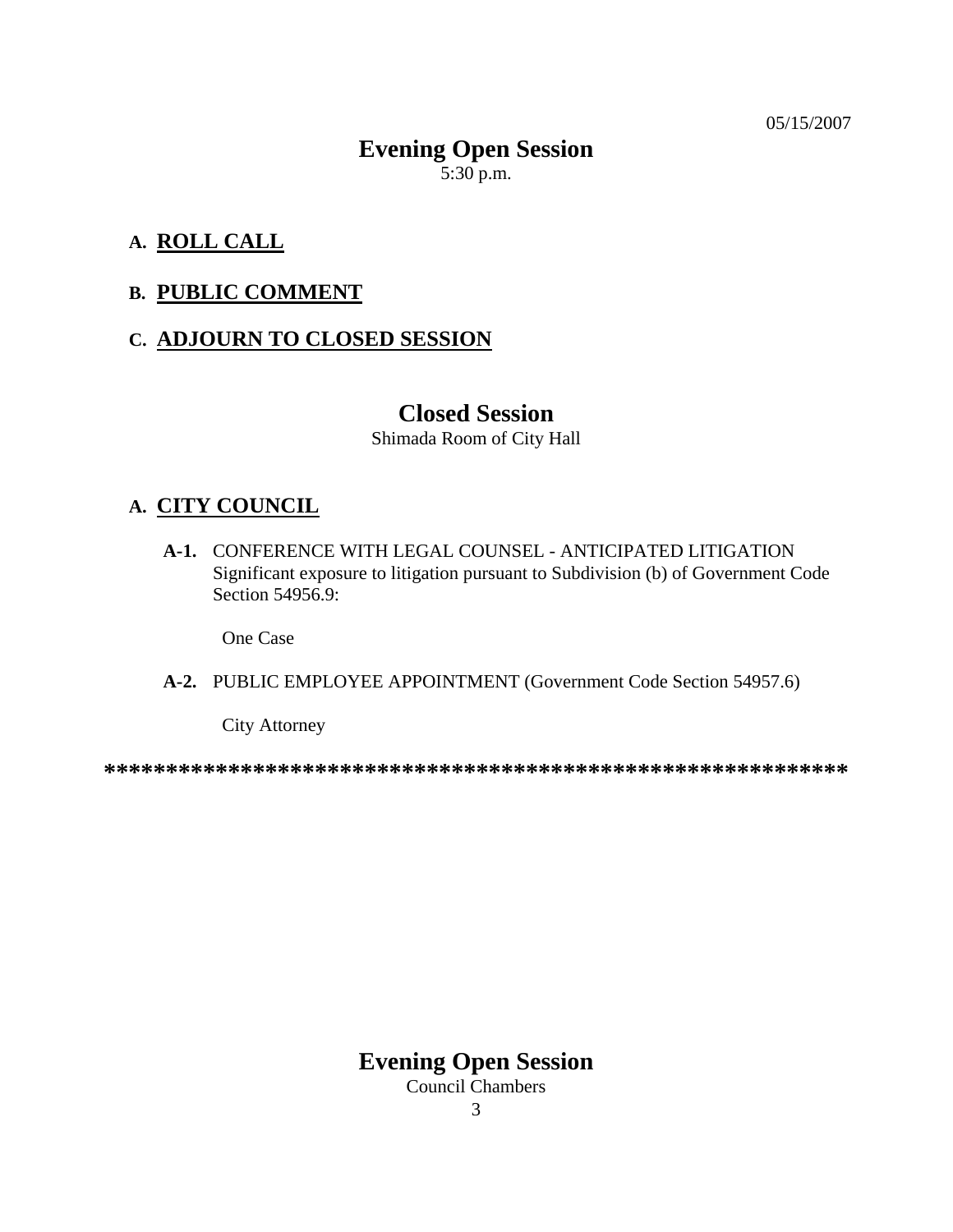05/15/2007

# **CITY COUNCIL**  7:00 p.m.

#### **PLEDGE TO THE FLAG**

#### **A. ROLL CALL**

### **B. STATEMENT OF CONFLICT OF INTEREST**

#### **C. AGENDA REVIEW**

# **D. REPORT FROM THE CITY ATTORNEY OF FINAL DECISIONS MADE AND NON-CONFIDENTIAL DISCUSSIONS HELD DURING CLOSED SESSION**

#### **E. OPEN FORUM FOR PUBLIC COMMENT**

#### **F. PRESENTATIONS, PROCLAMATIONS, AND COMMENDATIONS**

- **F-1.** Proclamation recognizing May as Preservation Month in the City of Richmond Councilmember Butt (236-7435).
- **F-2.** Proclamation honoring Edgar T. Monk for a life of activism and community involvement in Richmond - Mayor McLaughlin (620-6503).
- **F-3.** Proclamation Recognizing Senior Night Out and the 25th Annual Senior Information and Health Fair in Richmond – Mayor McLaughlin (620-6503).
- **F-4.** Acceptance of the presentation of Citation of Merit Award and the Outstanding Commission Award for the Richmond Parks and Recreation Commission – Library and Community Services (Monique le Conge 620-6555).

#### **G. CONSENT CALENDAR**

- **G-1. AWARD** Point Molate Facility and Beach Park Maintenance Contract in the amount of \$257,600 to Forester & Kroeger - Public Works (Willie Haywood 231- 3010).
- **G-2. ADOPT A RESOLUTION** ordering preparation of an Engineer's Report for Fiscal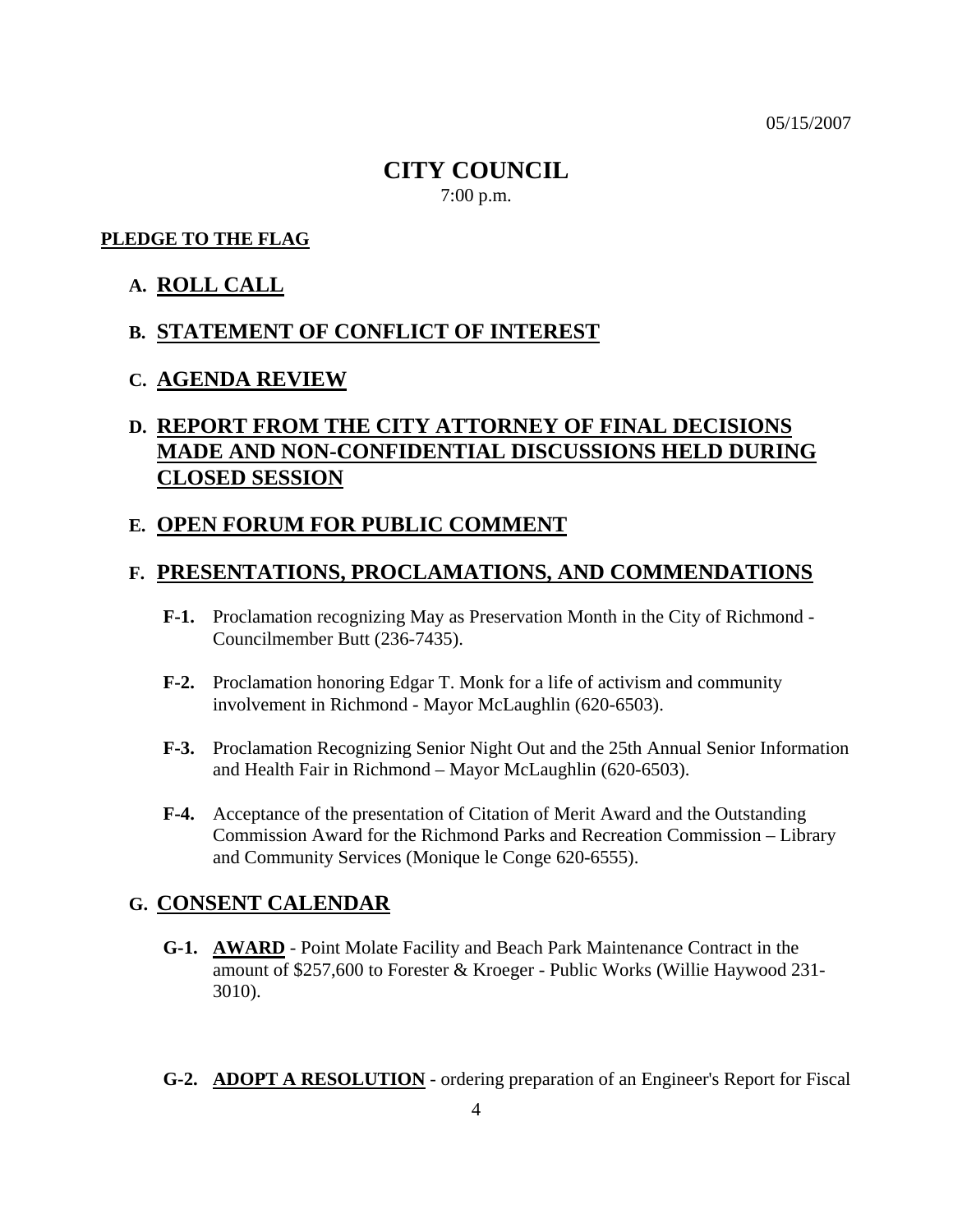Year 2007-2008 regarding improvements and costs for the Hilltop Landscape Maintenance Assessment District - Public Works (Willie Haywood 231-3009).

- **G-3. APPROVE** the purchase of two (2) new eight-passenger vans for the YouthWORKS Program for a total cost of \$37,505.40 - Employment and Training (Sal Vaca 307-8006).
- **G-4. APPROVE** a Sole Source Contract with New Fields, Inc. for sediment testing work in the Port of Richmond in an amount not to exceed \$170,135 - Port (Jim Matzorkis 215-4600).
- **G-5. APPROVE** recommendations to Doris Jones to the Commission on Aging, term\ expiring 5/19/09 – Mayor's Office (Mayor McLaughlin 620-6503).
- **G-6. APPROVE** recommendations to appoint the following to the Workforce Investment Board (WIB): (1) Wendy Therrian, (2) Kareen Morgan, and (3) Tom Quinn - Mayor Gayle McLaughlin (620-6503).
- **G-7. APPROVE** the minutes of the Special Meeting held on April 24, 2007, and the minutes of the Morning Open Session held on May 1, 2007 - City Clerk's Office (Diane Holmes 620-6513).

#### **H. PUBLIC HEARINGS**

- **H-1.** Public hearing on the proposed B Street Vacation and adopt Resolution of Vacation No. 897 ordering the vacation of a portion of B Street – Planning Department (Richard Mitchell 620-6706).
- **H-2.** Adopt an ordinance amending the Redevelopment Plans for Project Areas No. 1-A (Eastshore Park), 1-B (Pilot), 1-C (Potrero), 3-A (Galvin), 6-A (Harbor Gate), 8-A (Hensley), 10-A (Downtown), 10-B (Nevin), 11-A (Harbour), and 12-A (North Richmond) (collectively the "Plans"), pursuant to Health and Safety Code Section 33333.6(e)(2) and amending related ordinances and adopt the attached Notice of Exemption for the Ordinance – Richmond Community Redevelopment Agency (Steve Duran 307-8140).

#### **I. RESOLUTIONS**